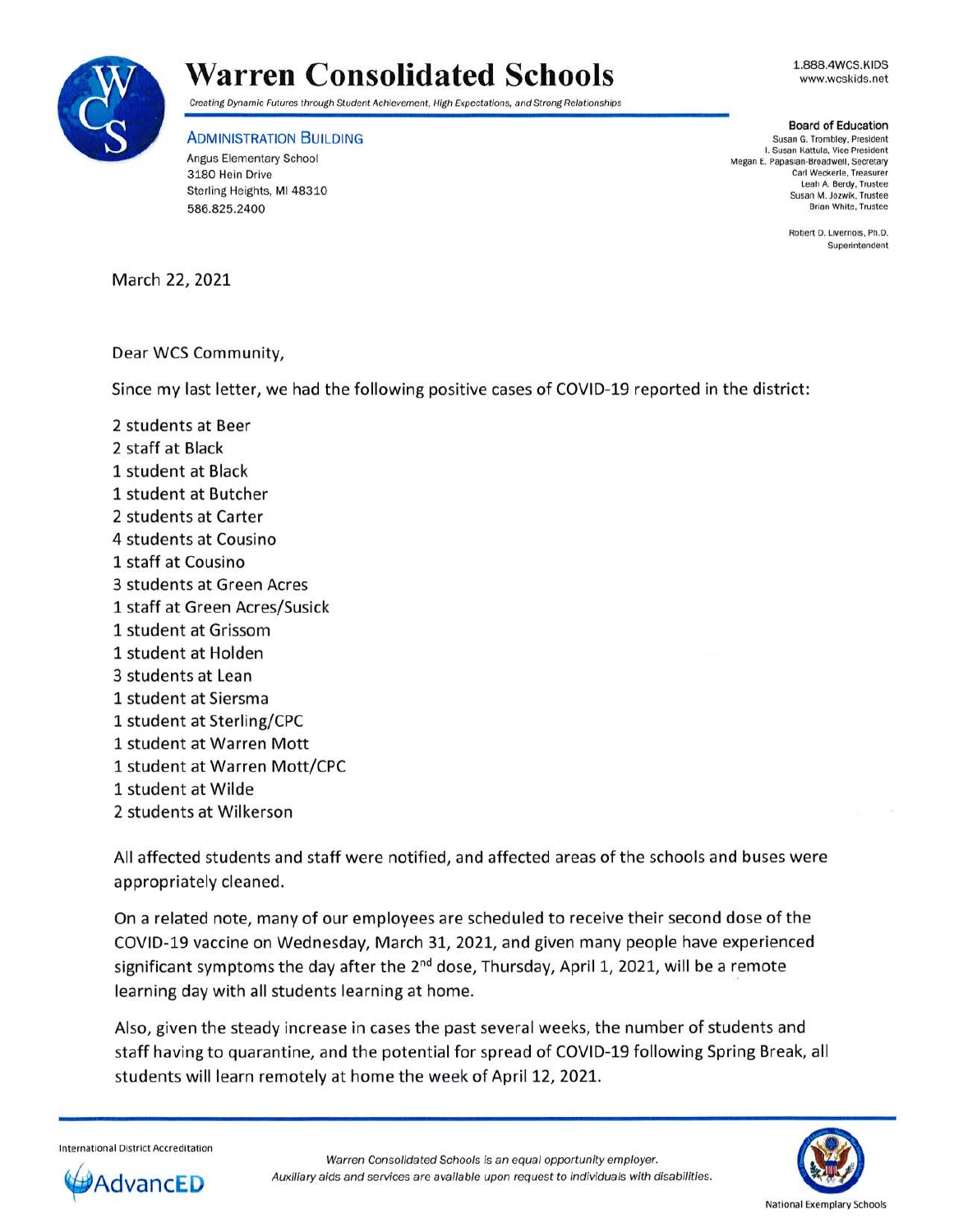Middle and high school students required to take the Pre-Scholastic Achievement Test (PSAT) or Scholastic Achievement Test (SAT) will still come to school in-person for testing this week, and your child's school will provide you additional information.

Please continue to review with your child that facial coverings, over the mouth and nose, are required in our schools and ALL Warren Consolidated Schools property, including school buses and outdoor venues.

Please continue to stay safe and be healthy.

Sincerely,

Int p. Jum

Robert D. Livernois, Ph.D. Superintendent